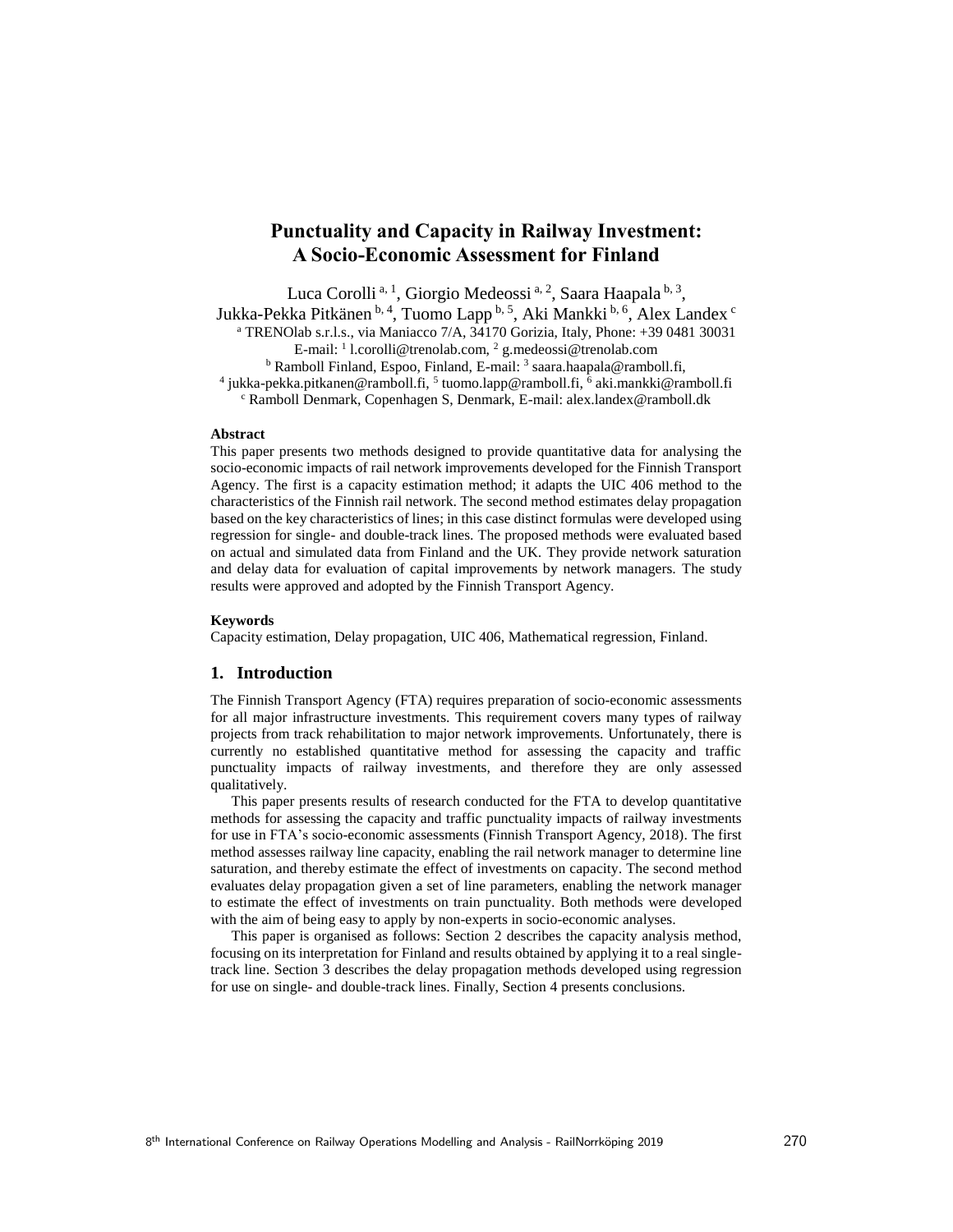# **2. Capacity analysis method**

The main concern in socio-economic assessments is railway network utilisation, making capacity consumption the key performance indicator. Railway capacity can be defined as the maximum throughput of a given set of trains on a specific line section or station area. Many methods have been developed to estimate railway line capacity including UIC 405 (UIC, 1996), CAPACITY (Pitkänen, 2005), and CAP1/CAP2 (Moreira et al., 2004). A basic way to calculate capacity consumption is to determinate the share of time reserved for train operations during a given time period. The result is a percentage, as shown in Equation (1):

$$
Cc\% = 100 \times \frac{\text{Time reserved for train operations}}{\text{Analysed time period}} \tag{1}
$$

The most widely used method for estimating capacity consumption in Europe is UIC 406 (UIC, 2004). A key shortcoming of this method is that it does not clearly define many important parameters, leading to a wide room for interpretation (Lindner, 2011). As a result, multiple interpretations have been proposed including the UK's Capacity Utilisation Index (CUI) and Denmark's Train Mix (Landex, 2008).

An alternative method for capacity consumption estimation uses capacity indices. For example, heterogeneity indices have been developed based on the observation that heterogeneity has a clear negative correlation to disturbance tolerance (Vromans, 2005). Similarly, rail yard conflict indices have been developed based on railway layout, conflict probability, or minimum train headways (Pitkänen, 2005).

In addition to timetable-based calculation methods, capacity can also be estimated using microscopic simulation. Simulation is typically used when detailed information on the impact of various alternative infrastructure scenarios or fault situations is needed. An advantage of simulation models is that they can take human behaviour into account using stochastic parameters. A drawback is that they typically require users to define a complete microscopic model, which can be time consuming.

In the Finnish context, a study (Pitkänen, 2005) was aimed at calibrating the SBB's CAPACITY method for application in Finland. An important finding during model calibration was that results are always dependent on specific infrastructure, rolling stock and timetable assumptions, making it very difficult to study independent measures. In socioeconomic assessments, these parameters frequently differ between alternatives, making comparison impossible.

An important requirement of the socio-economic assessments being considered in this research is that they should be tackled using macroscopic analysis. Therefore, microscopic methods (i.e., simulation) are not suitable. As a result, it was decided to develop an interpretation of the UIC 406 method based on characteristics of the Finnish rail network. The goal of developing a UIC 406 interpretation for Finland was to create a simple and accurate method for estimating capacity applicable to both single- and double-track lines.

#### **2.1 UIC 406 interpretation for Finland**

Developing an interpretation of UIC 406 for Finland started with Equation (1). Defining the equation denominator (the time period) is straightforward; defining the numerator (the time reserved for train operations) is more complicated.

Determining the time reserved for train operations depends on many parameters including features of the Finnish interlocking system and rolling stock. These parameters are listed and discussed in Table 1.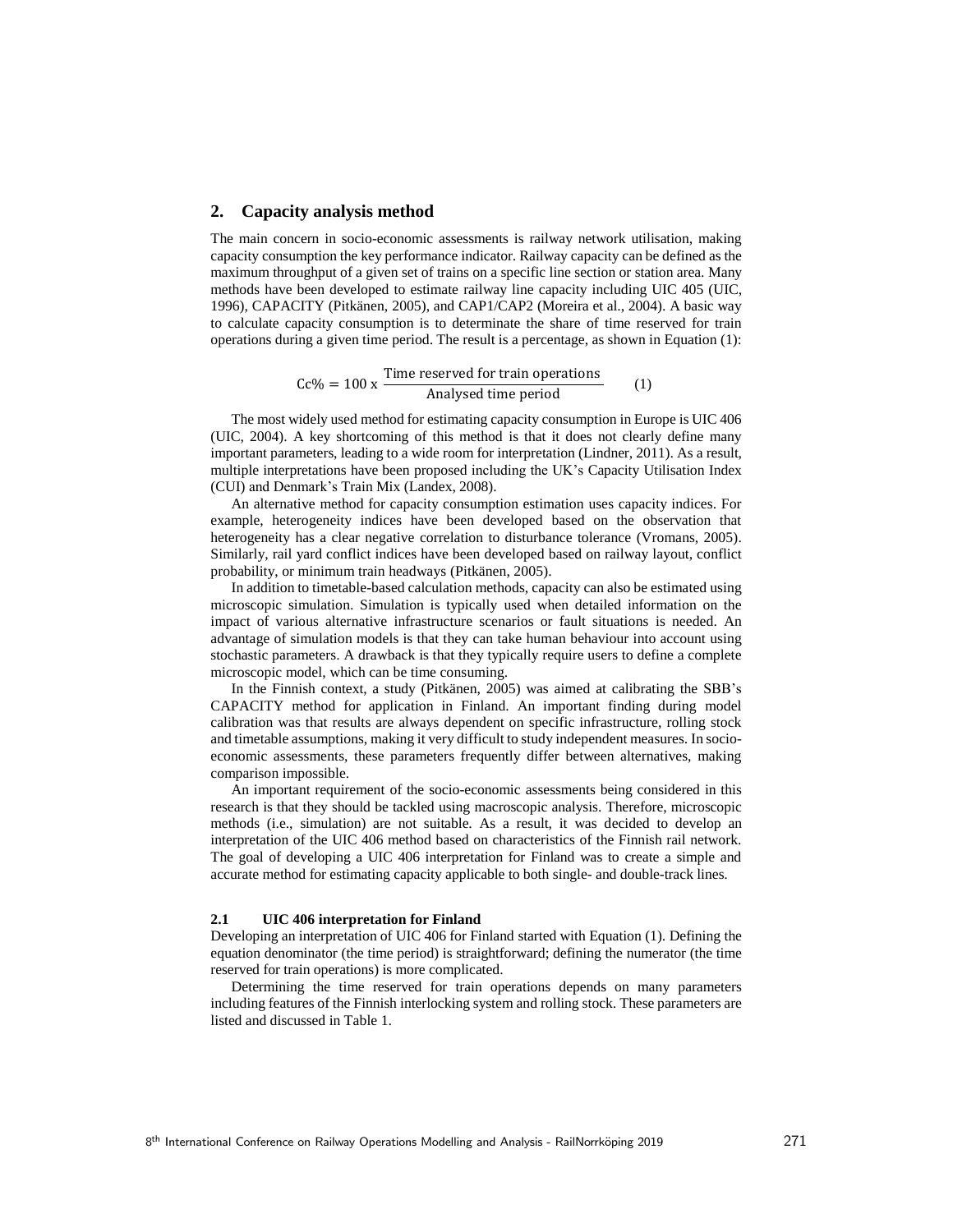| Parameter                                                                   | <b>Description</b>                                                                        | <b>Notes</b>                                                                                                          |  |  |  |  |
|-----------------------------------------------------------------------------|-------------------------------------------------------------------------------------------|-----------------------------------------------------------------------------------------------------------------------|--|--|--|--|
| K                                                                           | Capacity consumption                                                                      | Measured in percentage                                                                                                |  |  |  |  |
| T                                                                           | Analysed time period                                                                      | Suggested value is 60 minutes                                                                                         |  |  |  |  |
| $h_A$                                                                       | Sum of minimum<br>headway times                                                           | Sum of the time intervals between two<br>consecutive trains running in the same<br>direction                          |  |  |  |  |
| $t_D$                                                                       | Sum of driving time<br>differences                                                        | Sum of time intervals between two<br>consecutive trains running in the same<br>direction with different driving times |  |  |  |  |
| $t_0$                                                                       | Sum of occupation times                                                                   | Sum of time intervals between two<br>consecutive trains running in opposite.<br>directions on a single-track line     |  |  |  |  |
| $t_{EPD}$                                                                   | Earliest possible<br>departure time, compared<br>with the beginning of the<br>time period | Time interval referring to the impact of<br>partial trains in the beginning of the time<br>period                     |  |  |  |  |
| $t_M$                                                                       | Sum of supplementary<br>time for maintenance                                              | Time that the line section is not available for<br>normal operations due to maintenance                               |  |  |  |  |
| $t_{S}$                                                                     | Sum of station and<br>crossing times                                                      | Amount of time needed for switch turning<br>operations during the time period                                         |  |  |  |  |
| Table 1. Parameters used to determinate time reserved for train operations. |                                                                                           |                                                                                                                       |  |  |  |  |

All time measurements are expressed in minutes.

Using the parameters listed in Table 1, Equation (1) can be expressed as:

$$
K = \frac{h_A + t_D + t_O + t_{EPD} + t_M + t_S}{T}
$$
 (2)

The first step in calculating this equation is to define the set of trains to be analysed. Next, the data must be prepared for each of the parameters. This is described below.

**Definition of the set of trains to be analysed.** Capacity consumption is typically calculated for hourly time periods. Trains are assigned to time periods based on the time of departure from the first station they leave in the studied area. For double-track sections, areas can span over multiple locations (i.e., stations, halts, or junctions). Single-track sections, on the other hand, are only defined between two consecutive locations.

**Calculation of minimum headway times**  $(h_A)$ **.** Minimum headway times depend on the driving speed and signalling. Block sections can vary by direction and therefore headway values must be calculated separately for each direction. Theoretically, the minimum headway time depends on the driving speeds of two consecutive trains. Defining:

- *n* block sections factor:  $n = 1$  for single block sections,  $n = 2$  for multiple block sections
- $d$  average block section length, in km
- weighted average speed, in km/h

Let us denote with  $h_i$  the minimum headway time for a train *i*, that is  $h_A = \sum_i h_i$ . For each train *i*, headway  $h_i$  is calculated as shown in Equation (3) (notice that  $60 = \text{mins/hour}$ ):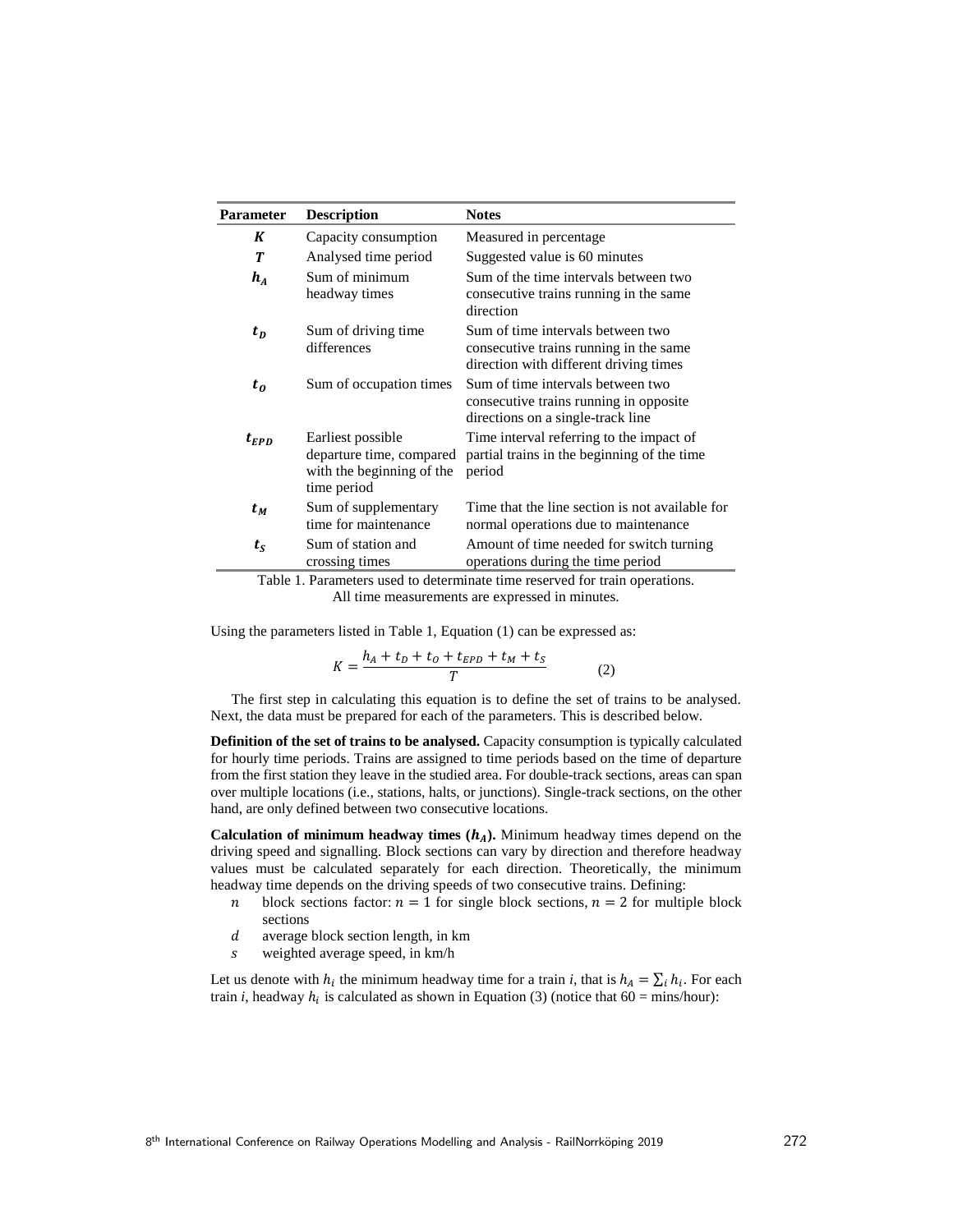$$
h_i = \frac{(n*d * 60)}{s} \qquad (3)
$$

**Calculation of running time differences**  $(t<sub>p</sub>)$ **.** The running time difference describes the extra time needed when a slow train is followed by a faster train. This calculation, for double-track sections, depends on the operations of consecutive trains. Let us denote with  $t_i$  the additional headway to be assigned to a train *i*. If a train *i* is followed by a slower or equally fast train, there is no additional headway:  $t_i = 0$ . Otherwise,  $t_i$  is calculated as the difference between the running times of the two trains over the area being analysed. The total  $t_D$  value is then calculated as the sum of all  $t_i$  values, i.e.  $t_D = \sum_i t_i$ .

**Calculation of occupation times**  $(t_0)$ **.** In this context, the term occupation time describes the reserved period after an operation on a single-track line. It is equal to the train running time on the line section being analysed.

**Calculation of earliest possible departure times**  $(t_{EPD})$ **. This parameter is used to describe** the impact of trains that only partially operate during the analysed time period, i.e. that span over multiple time periods in the studied area. In the following, we call such trains "partial trains". Four cases can be identified:

- 1. There is no partial train in the analysed time period:  $t_{EPD} = 0$
- 2. There is only one partial train *t* in the scenario, departing before the beginning of the scenario and arriving at destination during the timetable period:

$$
t_{EPD} = at_i + hl - rt_{i'} - bg
$$

where:

- $at_i$  arrival time of train *i*<br>•  $hl$  headway of the last li
- headway of the last line section
- $\bullet$   $rt_{i'}$ ′ running time of first train *i'*
- *bg* beginning of the time period
- 3. Multiple partial trains (arriving during the considered period) are present in the scenario: only the last partial train is considered.
- 4. There is at least one train running through the scenario, i.e. departing before and arriving after the scenario period:  $t_{FPD}$  is set to the length of the time period, resulting in full capacity consumption (100%).

**Calculation of station and junction crossing times**  $(t<sub>S</sub>)$ **.** Station and junction crossing times consist of the extra occupation time needed to account for turning a switch between two train operations. They are location-specific and should be provided by a signalling specialist.  $t_s$  is calculated as the sum of these values.

**Calculation of supplementary time for maintenance**  $(t_M)$ **. Timetables may or may not** include planned capacity reservations for maintenance work or shuntings. If these operations are planned and known, they can be included in the analysis by simply adding their total duration, in minutes, to the  $t_M$  parameter.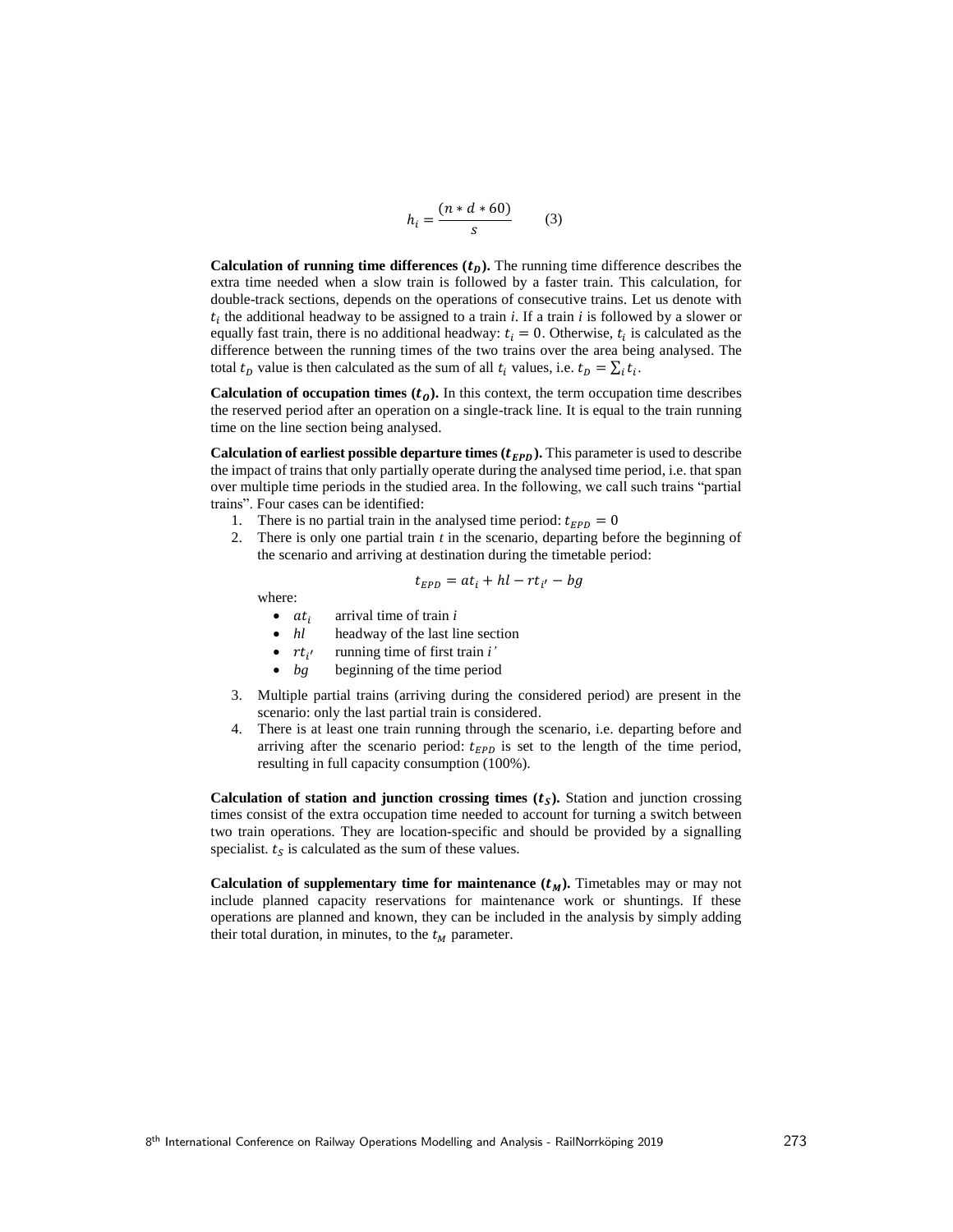

## **2.2 Capacity consumption analysis results**

Once capacity consumption values are defined for all line segments and time periods being analysed, the consumption value for the whole line can be determined. Line capacity is given by the largest value during the considered time period. For single-track sections, both directions are considered together, so the maximum value between the two directions is taken. For double-track sections, the two directions are considered separately.

When capacity consumption values are calculated over a full day, peak times typically stand out. The sharpness of these peaks gives important information on the likelihood of delays on track sections. For track sections with both passenger and freight trains, UIC has set two threshold values for congestion: 75% in peak hours, and 60% off-peak.

Figure 1 illustrates capacity consumption for different sections of a single-track line with mixed operations in Finland. Each line depicts the variation in capacity consumption over the whole day for a particular line segment. The thick black line highlights maximum values, while the two red straight lines indicate the UIC threshold values. As shown in Figure 1, during peak hours there is congestion in multiple areas, with capacity consumption remaining above 75% for three hours. This indicates a high risk of unpunctuality and little room for effective delay recovery. Similarly, the 60% off-peak threshold is exceeded three times.

# **3. Delay propagation method**

The second method developed to better quantify socio-economic assessments of railway investments was a delay propagation method. This method calculates the relationship between capacity-related parameters and delays. Several well-accepted methods using capacity to calculate delays are already available for double-track lines (Landex, 2008). Conversely, for single-track lines, no direct relationship can be consistently identified following the theoretical evidences first identified by Potthoff (Potthoff, 1962). As a result, single- and double-track lines must be analysed separately using ad-hoc methods. These methods require large sets of data with a wide range of capacity usage. Such data can be obtained by either analysing operational data from several lines (including some heavily used lines) or using simulation (which allows testing several increasing traffic density scenarios and analysing the corresponding simulated delays). The next two sections describe the distinct methods for analysing delay on single- and double-track lines.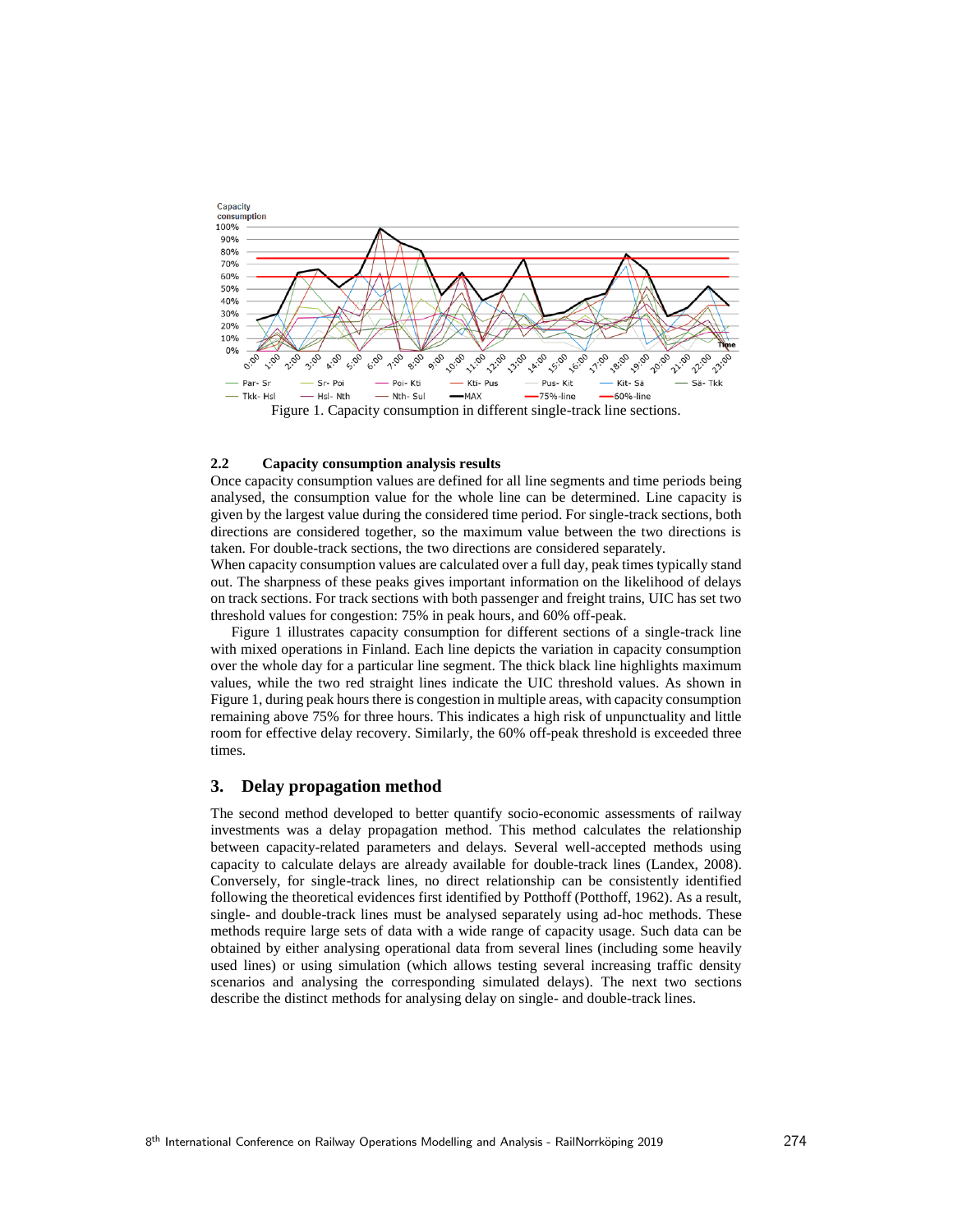## **3.1 Single-track line delay propagation method**

Based on theoretical considerations and an analysis of actual Finnish data, the delay propagation P for a group of trains on a single-track line can be defined as a function of:

- the number of crossings  $N_x$  in the timetable
- the margin  $t_m$  (it is a function of the running time: 10% for passenger trains, and 12.5% for freight trains)
- the initial delay  $t_{d,i}$ , with early- and late-running trains accounted for separately:  $t_{d,i}^+$  and  $t_{d,i}^-$ . Notice that early arriving trains are considered as trains with negative initial delay, i.e. they contribute to the  $t_{d,i}^-$  parameter.

Since initial delay is the delay given as input and final delay is delay given as output, in the following text we call them "input delay" and "output delay", respectively. Both input and output delays include all delays regardless of the cause of the delay. For input delays this is not an issue since infrastructure investments can only affect delays that propagate in the track section affected by the investment. For output delays, days with heaviest delay propagation within each line need to be filtered out of the data set since they include major train or infrastructure failures, which are not related to railway investments.

As part of this research, one year's worth of input data were aggregated by day and line. These data were supplemented by simulation data since historical data do not cover all possible parameter combinations. The simulations were run using OpenTrack software (Nash and Huerlimann, 2004) on timetables with 12 different numbers of crossings per train (each corresponding to a specific headway value) and 5 different input delay values. This showed how delays changed altering one parameter at a time. One hundred simulations were run for each combination of crossings and input delay, for a total of  $12 \cdot 5 \cdot 100 =$ 6,000 simulations.

The simulation results are illustrated in Figure 2 which shows the relationship between input delay (x-axis) and output delay (y-axis). The lines show the output delay variation for a given headway (in seconds), while the vertical bars show the average output delay across all headway values. As shown in Figure 2 the relationship between output and input delay appears to be slightly super-linear.



Figure 2. Simulation results analysis: output delay vs input delay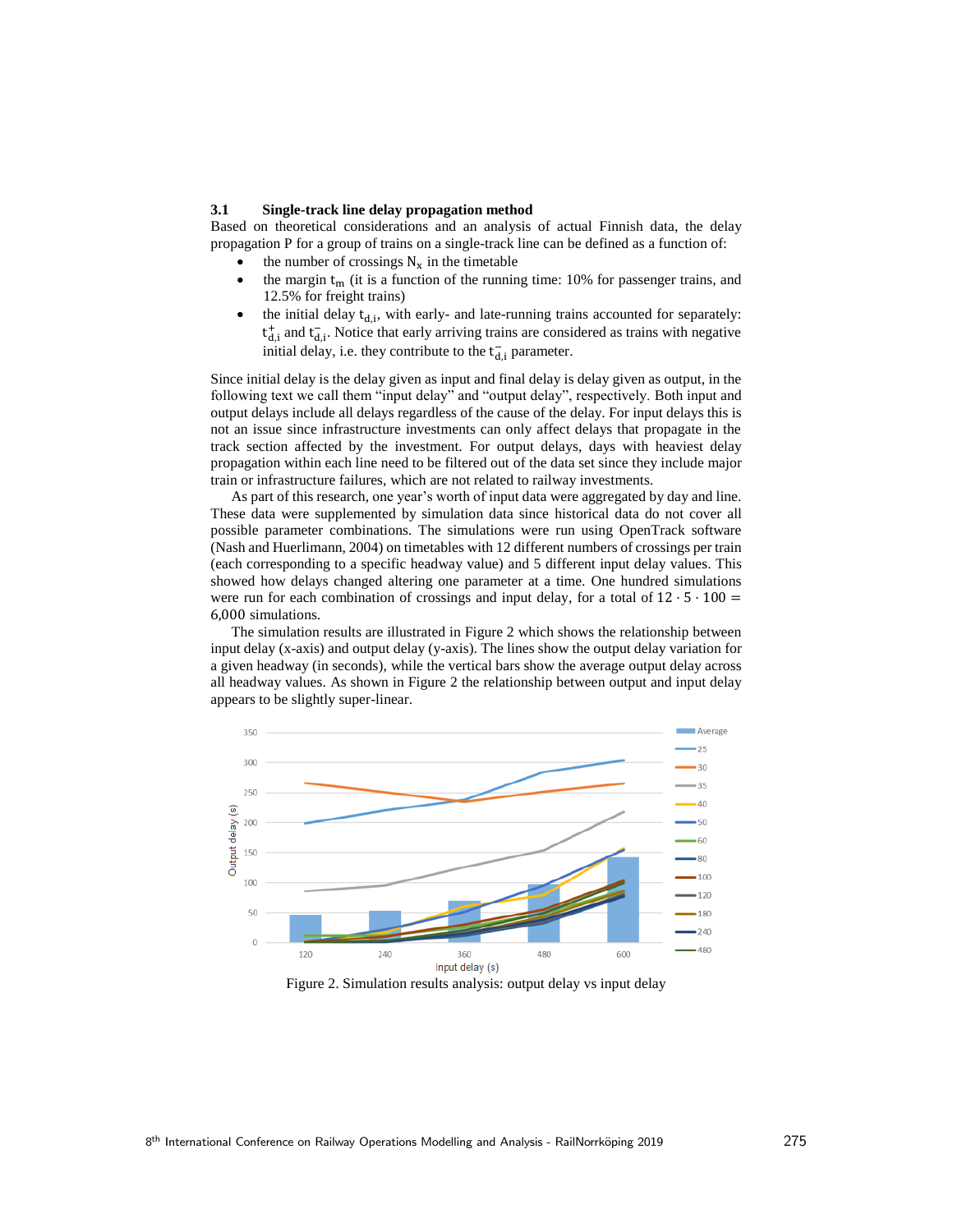

Figure 3. Simulation results analysis: output delay vs crossings.

Figure 3 illustrates the relationship between number of crossings and output delays. For small numbers of crossings there is no appreciable tendency for delays to increase. At approximately 3 crossings/train output delay starts increasing, and after 4 crossings/train it rapidly grows. The growth in output delay does not continue beyond 7 crossings/train since deadlocks in the simulation prevent trains from arriving at all.

The delay propagation model was developed to obtain a mathematical formula for estimating output delays based on input delays and crossings. In this case mathematical regression, an approach consistent with other railway delay propagation research (Marković et al., 2015) was used to develop the formula.

The first step in a regression analysis is to examine the data to determine the type of relationship. Figure 4 illustrates a quadratic trend line plotted for the relationship between input delay and output delay, while Figure 5 illustrates a quadratic trend line plotted for the relationship between crossings/train and output delay. In both cases quadratic approximations appear to be reasonable. Since quadratic equations are also easy for nonexperts to apply, they were chosen for use in developing the assessment method.



Figure 4. Output delay vs input delay: quadratic trend line.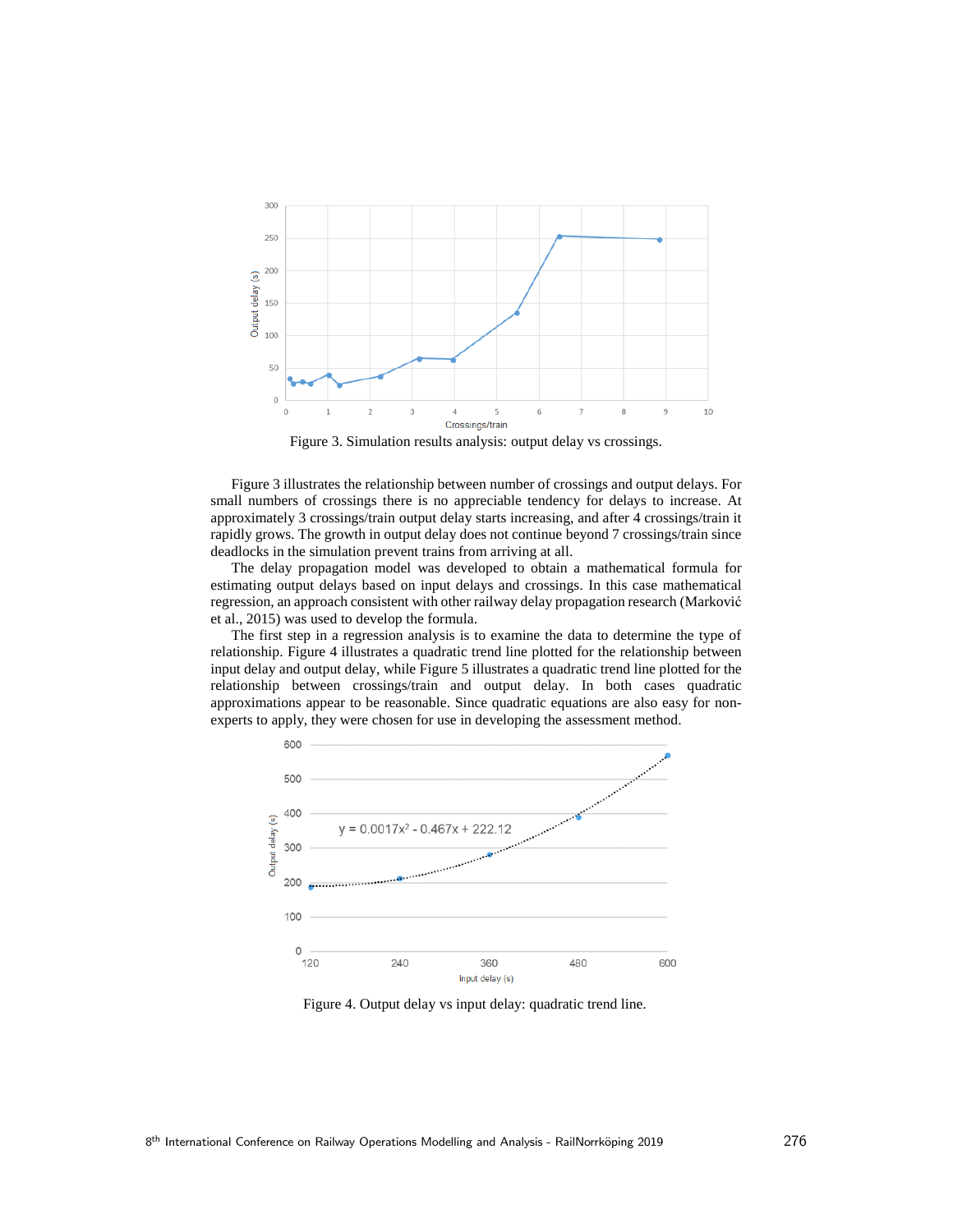

Figure 5. Output delay vs crossings per train: quadratic trend line.

The regression model for the single-track case is a combination of two quadratic formulas: one considering positive input delays and one considering the number of crossings. Denoting with N<sub>x,t</sub> the average number of crossings per train, and with β, γ, δ,  $\epsilon$ the regression parameters, the total expected output delay for a group of trains can be calculated with Equation (4):

$$
t_{d,e}^+ = f(t_{d,i}^+, N_{X,t}) = \beta \cdot t_{d,i}^{+2} + \gamma \cdot t_{d,i}^+ + \delta \cdot N_{x,t}^2 + \epsilon \cdot N_{x,t}
$$
(4)

The parameters were obtained by running a regression on the simulation results using the XLSTAT data analysis Excel add-on. The parameters found were:  $\beta = 0.0005$ ,  $\gamma = -0.152$ ,  $\delta = 2.127$ ,  $\epsilon = 10.392$ . Next a goodness of fit indicator was calculated to evaluate results. Denoting with  $t_{d,o}^+$  the observed (measured) positive output delays, goodness is defined in Equation (5):

goodness = 
$$
1 - \frac{\sum(|t_{d,e}^+ - t_{d,o}^+|)}{\sum t_{d,o}^+}
$$
 (5)

The goodness measure was calculated using the identified parameters and Finnish historical data from 12 railway lines. The goodness was equal to just 10.8%, calling for an alternative approach. Thus, a mixed approach was studied. In the mixed approach, simulated data were used to estimate crossings parameters  $\delta$  and  $\epsilon$  (since real data do not have a sufficient range of crossings values), and real data were used to determine the input delay parameters β and γ. The regression analysis of real input delay data resulted in a negligible value for β (so it was removed from the formula), and  $γ = 0.918$ . The goodness measure calculated with these parameters was equal to 61.0% which is reasonable. The final proposed formula for estimating total output delay for a group of trains on a single-track line is presented in Equation (6):

$$
t_{d,e}^{+} = 0.918 \cdot t_{d,i}^{+2} + 2.127 \cdot N_{x,t}^{2} + 10.392 \cdot N_{x,t} \tag{6}
$$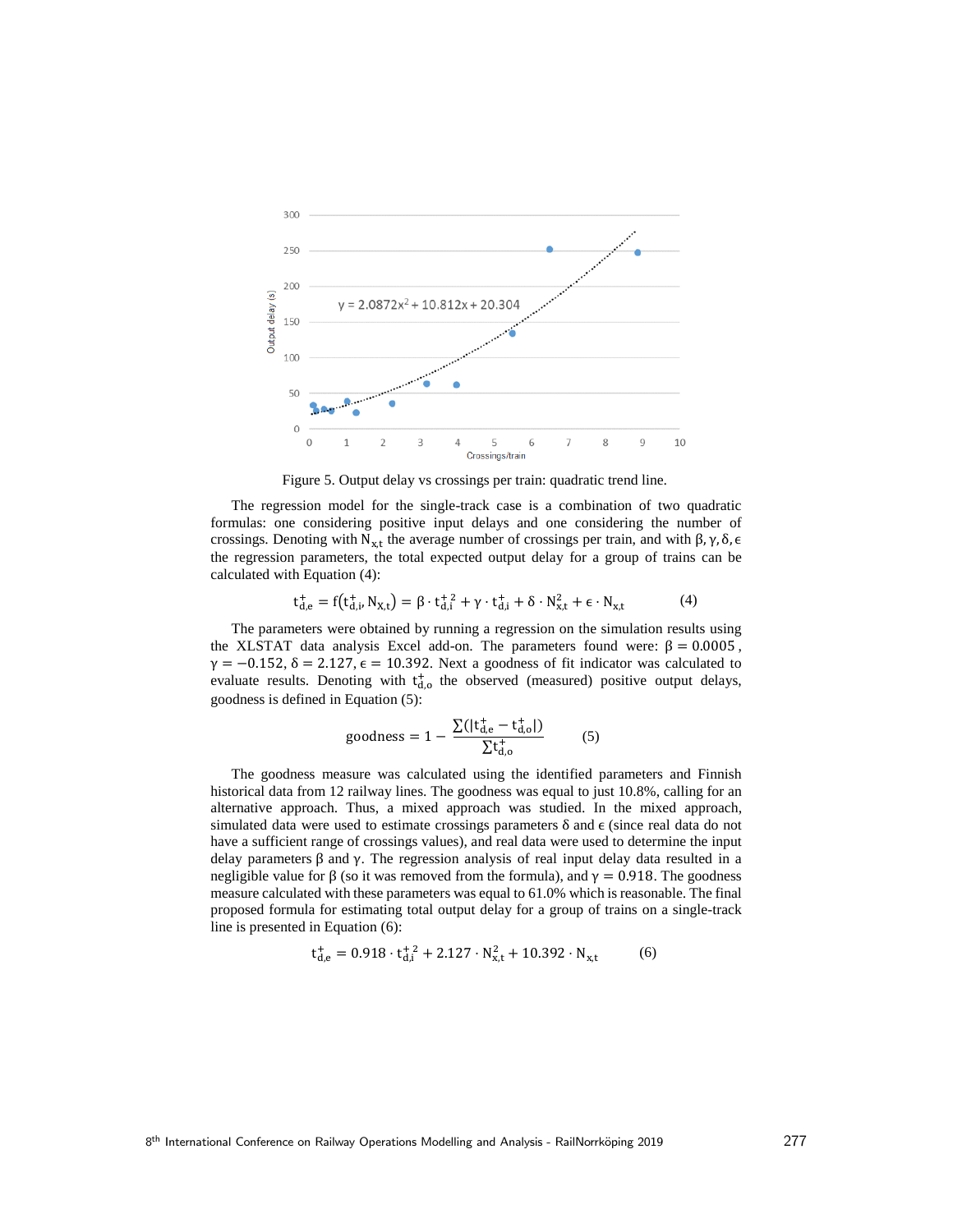#### **3.2 Double-track line delay propagation method**

The key parameters used to evaluate delay propagation on a double-track line are:

- the buffer times, i.e. the additional spacing between trains provided to reduce the risk of delay propagation. It is especially important to examine cases when the buffer time is limited (so called "critical headways"). Buffer times are included using a set denoted with B, with  $b \in B$  buffer thresholds. Buffer thresholds are indices to denote buffers of size  $s_b$ . Each buffer, measured in minutes, ranges from a minimum  $s_{min}(b)$  to a maximum  $s_{max}(b)$ , thus  $s_{min}(b) < s_b \leq s_{max}(b)$
- the initial delay  $t_{d,i}$  (referred to as "input delay" in the following text)
- the running and stop time margins  $t_{mr}$  and  $t_{ms}$

As for the single-track case, the formula for estimating output delays for a group of trains from a set of input parameters can be obtained using mathematical regression. First, the input data were prepared aggregating values for all parameters for each line, direction, day, and time-band. The total expected output delay for a group of trains can be calculated using Equation (7):

$$
t_{d,e}^+ = \beta \cdot \sum_{b \in B} (w(b) \cdot bf_b) + \gamma \cdot t_{mr} + \delta \cdot t_{d,i}^+ + \epsilon \cdot t_{d,i}^- \tag{7}
$$

Parameter  $bf_b$  is the number of buffers in a threshold b, and w(b) is the weight associated to buffer *b*. Thus, the effect of buffer times is evaluated considering the criticality of having a small buffer time, with w(b) defined to reflect this criticality:  $w(b) = 2^{-S_{\text{max}}(b)}$ .

Input data include 10 double-track lines with both directions separately accounted for. One-year worth of traffic data were considered, defining one train group per day/line. Buffer thresholds were subdivided into five 1-minute wide groups, from 0 up to 5 minutes. Train groups without buffers between 0 and 1 minute (the most critical ones) were not considered.

Regression performed on the input data provided the following parameter values:  $\beta = 22.443$ ,  $\gamma = -0.033$ ,  $\delta = 1.029$ , and  $\epsilon = -0.001$ . All parameters have a reasonable practical interpretation, and the corresponding goodness is 73.91%. Thus, they may be used in Equation (7) to create Equation (8) for estimating delay propagation on double-track lines:

$$
t_{d+,e} = 22{,}443 \cdot \sum_{b \in B} (w(b) \cdot bf_b) - 0.033 \cdot t_{mr} + 1{,}029 \cdot t_{d,i}^+ - 0{,}001 \cdot t_{d,i}^- \tag{8}
$$

Regression results were tested to evaluate the impact of timetable changes, by applying the proposed delay propagation formula to 4 scenarios from the UK's Crossrail project. The input delay was set at zero to simplify the analysis. Results showing the estimated effect of all timetable-dependent parameters on output delay are illustrated in Table 2.

| <b>Scenario</b>                     | SC <sub>0</sub> | SC1     | SC <sub>2</sub> | SC <sub>3</sub> |
|-------------------------------------|-----------------|---------|-----------------|-----------------|
| Number of trains                    | 40              | 48      | 22              | 11              |
| 0–1 min buffers                     | 397             | 559     | 37              |                 |
| <b>Buffer</b> weight                | 210.668         | 291.219 | 36.688          |                 |
| <b>Margin</b>                       | 547.5           | 678     |                 |                 |
| <b>Expected delay [s/train/day]</b> | 100.4           | 114.1   | 36.4            |                 |

Table 2. Validation of the double-track line delay propagation method. Scenario N is denoted with SCN (e.g.  $SC0 =$  Scenario 0)